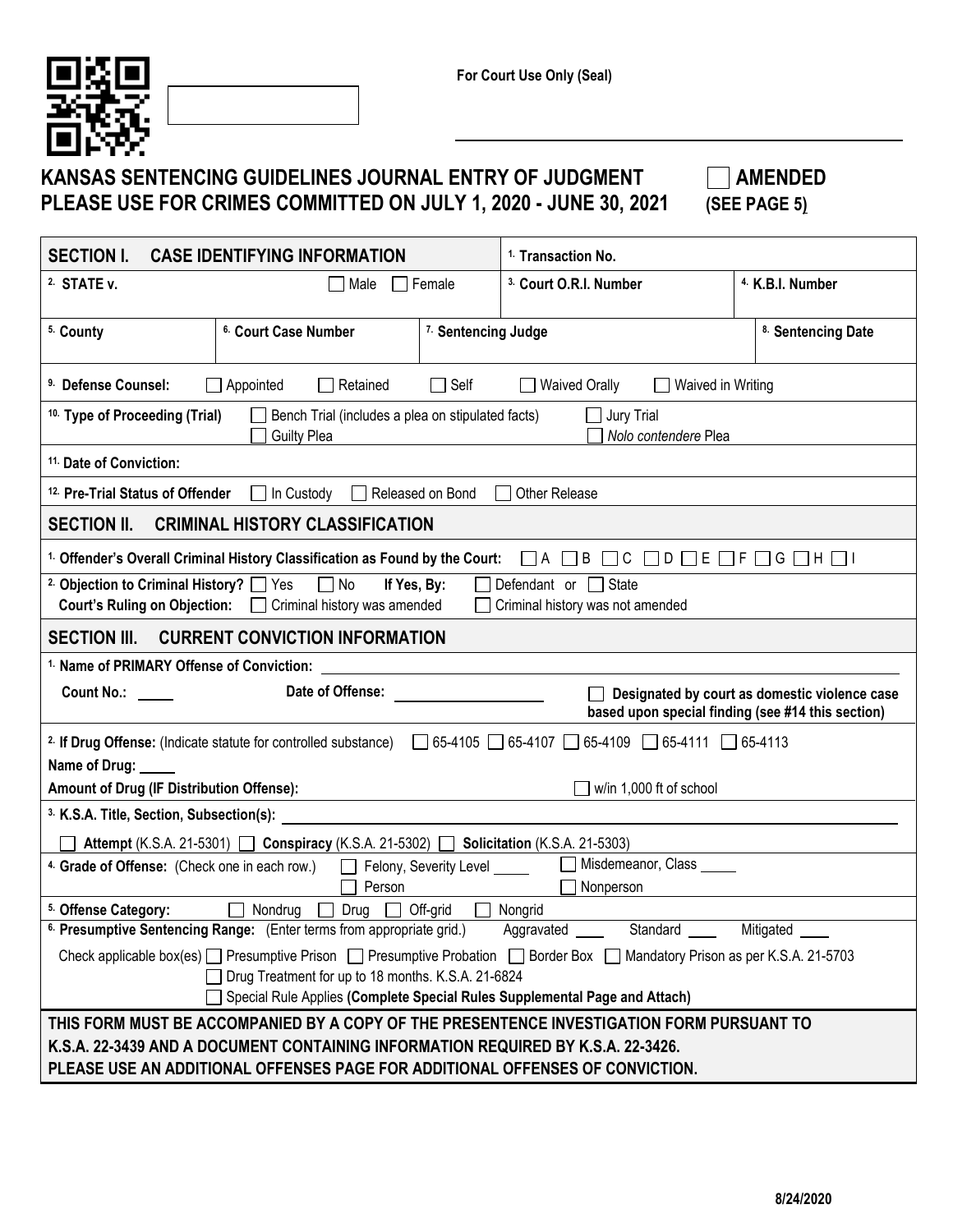| Case No.                                                                                                                                                                                                                                                                                                                                                                                                                                                                                                                                                                                                                                                                               |                                                  |  |  |  |  |  |
|----------------------------------------------------------------------------------------------------------------------------------------------------------------------------------------------------------------------------------------------------------------------------------------------------------------------------------------------------------------------------------------------------------------------------------------------------------------------------------------------------------------------------------------------------------------------------------------------------------------------------------------------------------------------------------------|--------------------------------------------------|--|--|--|--|--|
| KANSAS SENTENCING GUIDELINES JOURNAL ENTRY OF JUDGMENT<br>(PAGE 2)                                                                                                                                                                                                                                                                                                                                                                                                                                                                                                                                                                                                                     |                                                  |  |  |  |  |  |
| 7. SPECIAL RULE APPLICABLE: $\Box$ Yes $\Box$ No If Yes, enter the number(s) and brief description(s) corresponding to the applicable special rule.<br>(Complete Special Rules Supplemental Page and Attach):                                                                                                                                                                                                                                                                                                                                                                                                                                                                          |                                                  |  |  |  |  |  |
| 8. SPECIAL FINDING that the crime was SEXUALLY MOTIVATED pursuant to the KS Offender Registration Act<br>8a. Did the court make a special finding that the crime was sexually motivated?<br>8b. IF YES to 8a, did the court find that the act involved non-forcible sexual conduct, the victim was at least 14 and the offender was<br>no more than 4 years older than the victim? (K.S.A. 22-4902(c)(18))<br>8c. IF YES to 8a and NO to 8b, PLEASE COMPLETE OFFENDER REGISTRATION SUPPLEMENT AND ATTACH IT TO<br><b>JOURNAL ENTRY.</b>                                                                                                                                                |                                                  |  |  |  |  |  |
| 9. Was offender determined by the Court to be an AGGRAVATED HABITUAL SEX OFFENDER? (K.S.A. 21-6626)<br>IF YES, PLEASE COMPLETE SEX OFFENSE SUPPLEMENT AND ATTACH IT TO JOURNAL ENTRY.                                                                                                                                                                                                                                                                                                                                                                                                                                                                                                  | $\Box$ Yes $\Box$ No                             |  |  |  |  |  |
| 10. Is offender being sentenced pursuant to K.S.A. 21-6627 where offender is 18 years of age or older and the victim is less than 14<br>years of age?<br>IF YES, PLEASE COMPLETE SEX OFFENSE SUPPLEMENT AND ATTACH IT TO JOURNAL ENTRY.<br><sup>11.</sup> Downward departure (K.S.A. 21-6818(a)) for a crime of extreme sexual violence (K.S.A. 21-6815)?<br>IF YES, PLEASE COMPLETE SEX OFFENSE SUPPLEMENT AND ATTACH IT TO JOURNAL ENTRY.                                                                                                                                                                                                                                            | $\Box$ Yes $\Box$ No<br>$Yes \nightharpoonup No$ |  |  |  |  |  |
| <sup>12.</sup> Did offender, as determined by the court, commit the current crime with a deadly weapon?<br>IF YES, PLEASE COMPLETE OFFENDER REGISTRATION SUPPLEMENT AND ATTACH IT TO JOURNAL ENTRY.                                                                                                                                                                                                                                                                                                                                                                                                                                                                                    | $\Box$ Yes $\Box$ No                             |  |  |  |  |  |
| 13. Was offender convicted of a violation of K.S.A. 21-5703, Manufacture or attempted manufacture; K.S.A. 21-5705(a)(1). Cultivation,<br>Distribution, Possession w/ intent to distribute opiates, opium or narcotic drugs or any stimulant in K.S.A. 65-4107(d)(1), (d)(3),<br>(f)(1); or K.S.A. 21-5709(a). Possession of precursors w/ intent to manufacture?<br>$\square$ Yes $\square$ No<br>IF YES, PLEASE COMPLETE OFFENDER REGISTRATION SUPPLEMENT AND ATTACH IT TO JOURNAL ENTRY.<br><sup>14.</sup> Determination of domestic violence case designation<br>$\Box$ Yes $\Box$ No<br>14a. Did offender, as determined by the trier of fact, commit a domestic violence offense? |                                                  |  |  |  |  |  |
| 14b. If YES to 14a above, did the court find that offender had no prior domestic violence conviction or diversion, AND that offender<br>did not use the present domestic violence offense to coerce, control or punish the victim?<br>Yes $\Box$ No<br>DV Case<br>14c. If YES to 14a and NO to 14b, PLEASE CHECK THE DOMESTIC VIOLENCE CASE DESIGNATION BOX.<br><sup>15.</sup> U.S. Armed Forces Treatment Eligibility (K.S.A. 21-6630):                                                                                                                                                                                                                                               |                                                  |  |  |  |  |  |
| 15a Did offender serve in the armed forces of the U.S. in a combat zone as certified by the Kansas Commission on Veteran Affairs?<br>Yes $\Box$ No<br><sup>15b</sup> Does offender suffer from injury and the injury is connected to service in a combat zone in the armed forces of the U.S.?<br>Yes $\Box$ No<br>15c Does offender's current conviction place the offender in a presumptive probation grid box?<br>$Yes \Box No$<br>$\overline{\phantom{a}}$<br>If YES to 15a through 15c, check box if court ordered treatment: Inpatient Doutpatient Gov't Provided Treatment                                                                                                      |                                                  |  |  |  |  |  |
| <b>SECTION IV. SENTENCE IMPOSED</b>                                                                                                                                                                                                                                                                                                                                                                                                                                                                                                                                                                                                                                                    |                                                  |  |  |  |  |  |
| <sup>1.</sup> Guideline Range Imposed: 3. Aggravated<br>Standard<br>Mitigated<br>Departure - COMPLETE SECTION V                                                                                                                                                                                                                                                                                                                                                                                                                                                                                                                                                                        |                                                  |  |  |  |  |  |
| <sup>2.</sup> Prison Term: KDOC ____ months (including enhancement sentence)<br>(Enter months above then check one of the following) □ Prison sentence imposed or □ Underlying with probation granted<br>** or Underlying with KDOC Drug Trtmnt Prog. (min. 120 days)<br>Enhancement Sentence- Drug with Firearm: 0 6 months 18 months (K.S.A. 21-6805(g))<br>Ballistic Resistant Material: 30 months (K.S.A. 21-6804(t))<br>Off-grid Crime:<br>Life - Minimum 15 yrs. Life - Minimum 20 yrs. Hard 25 Hard 40 Hard 50 Life without Parole Death Penalty<br>Per K.S.A. 21-6620, 21-6623 or 21-6627, if guidelines sentence greater than mandatory minimum months.                       |                                                  |  |  |  |  |  |
| 3. Postrelease Supervision Term: 12 months 124 months<br>□ 36 months □ 60 months (sex offense) - COMPLETE SECTION V<br>Lifetime Postrelease (K.S.A. 22-3717(d)(1)(G)(i) □ Lifetime Parole / Electronic Monitoring (K.S.A. 21-6604(r))                                                                                                                                                                                                                                                                                                                                                                                                                                                  |                                                  |  |  |  |  |  |
| 4. Felony DUI: $\Box$ 3rd D.U.I. $\Box$ 4 <sup>th</sup> & Subs. D.U.I.<br>Jail Sentence: _____ months _____ days __] Release is authorized after jail service of _____months ______days ______ hours<br>□ Assigned to work release (K.S.A. 21-6604(a)(11)) or □ House Arrest: _____ months ______ days ______ hours<br>Post-Imprisonment Supervision (PIS) of 12 months supervised by:<br>Court Services<br>Community Corrections (check one)<br>Additional one month jail if child <18 in vehicle (K.S.A. 8-1567(c)) (include in total)                                                                                                                                               |                                                  |  |  |  |  |  |
| 5. Other Nongrid Felony and/or Misdemeanors: $\Box$ 3 <sup>rd</sup> & Subs. Domestic Battery w/in 5 yrs. $\Box$ Animal Cruelty<br>Jail Sentence Imposed: _____ months _____ days ______ hours _____ Probation Imposed (Complete #6)<br>□ Probation granted after serving jail term. Jail Term: ____ months ____ days<br>△ Assigned to work release (K.S.A. 21-6604(a)(11)) or △ House Arrest: <u>△ months △ days △</u><br>hours                                                                                                                                                                                                                                                        |                                                  |  |  |  |  |  |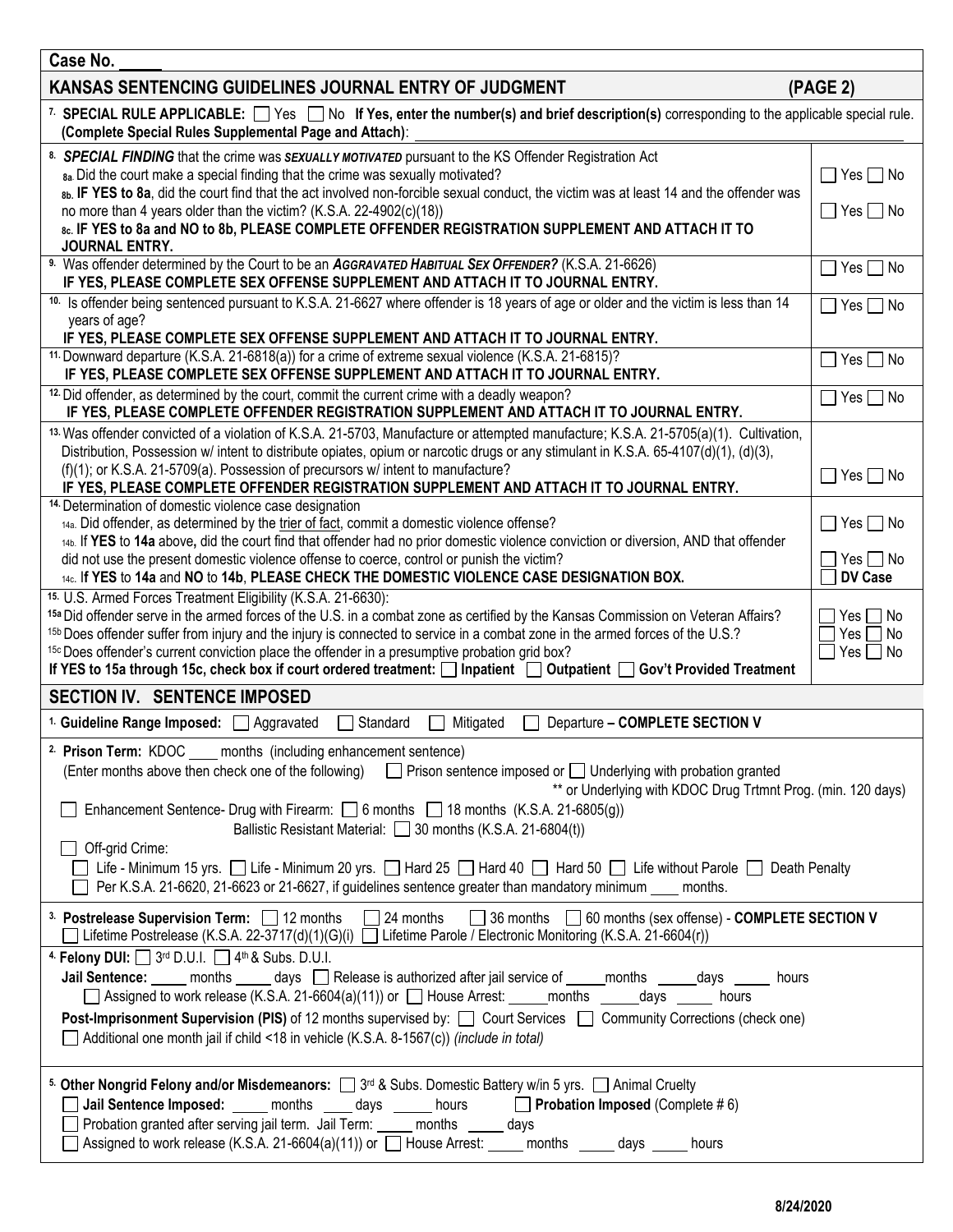| Case No.                                                                                                                                                                                                                                                                                                                                                                                                                                                                                                                                                                                                                                                                                                                                                                                                                                                                                                                                                 |                         |                                                |          |  |  |  |  |  |  |
|----------------------------------------------------------------------------------------------------------------------------------------------------------------------------------------------------------------------------------------------------------------------------------------------------------------------------------------------------------------------------------------------------------------------------------------------------------------------------------------------------------------------------------------------------------------------------------------------------------------------------------------------------------------------------------------------------------------------------------------------------------------------------------------------------------------------------------------------------------------------------------------------------------------------------------------------------------|-------------------------|------------------------------------------------|----------|--|--|--|--|--|--|
| KANSAS SENTENCING GUIDELINES JOURNAL ENTRY OF JUDGMENT                                                                                                                                                                                                                                                                                                                                                                                                                                                                                                                                                                                                                                                                                                                                                                                                                                                                                                   |                         |                                                | (PAGE 3) |  |  |  |  |  |  |
| $\Box$ 12 months<br>$\Box$ 18 months $\Box$ 24 months<br>$\Box$ 36 months $\Box$ 60 months<br><sup>6.</sup> Probation Term (If Granted):<br>Drug Treatment for up to 18 months. K.S.A. 21-6824 □ Other: ____<br>Extended Period K.S.A. 21-6608(c)(5) for:<br>months<br>Community Corrections<br><b>Probation Supervision to: COUT Services</b><br>$\Box$ Unsupervised<br>County Jail Time Imposed AS A CONDITION OF PROBATION: ______ days<br>Comments:                                                                                                                                                                                                                                                                                                                                                                                                                                                                                                  |                         |                                                |          |  |  |  |  |  |  |
| <b>SECTION V.</b><br><b>DEPARTURE INFORMATION</b>                                                                                                                                                                                                                                                                                                                                                                                                                                                                                                                                                                                                                                                                                                                                                                                                                                                                                                        |                         |                                                |          |  |  |  |  |  |  |
| <sup>1.</sup> Type of Departure: (Check all that apply.)<br>Downward Durational<br>Upward Durational<br>Postrelease Supervision (up to 60 months for sexually motivated offense) – K.S.A. 22-3717(d)(1)(D)(i)<br><sup>2.</sup> Reasons Cited as Basis for Departure:                                                                                                                                                                                                                                                                                                                                                                                                                                                                                                                                                                                                                                                                                     | Downward Dispositional  | Upward Dispositional                           |          |  |  |  |  |  |  |
| <b>SECTION VI.</b><br><b>OTHER CONDITIONS</b>                                                                                                                                                                                                                                                                                                                                                                                                                                                                                                                                                                                                                                                                                                                                                                                                                                                                                                            |                         |                                                |          |  |  |  |  |  |  |
| <sup>1.</sup> General/Special Conditions of Probation (COMPLETE AND ATTACH ORDER OF PROBATION TO THIS JOURNAL ENTRY if needed                                                                                                                                                                                                                                                                                                                                                                                                                                                                                                                                                                                                                                                                                                                                                                                                                            |                         |                                                |          |  |  |  |  |  |  |
| <sup>2.</sup> Costs Ordered:                                                                                                                                                                                                                                                                                                                                                                                                                                                                                                                                                                                                                                                                                                                                                                                                                                                                                                                             |                         |                                                |          |  |  |  |  |  |  |
| †Total Restitution (Please complete #3 and #4 below)                                                                                                                                                                                                                                                                                                                                                                                                                                                                                                                                                                                                                                                                                                                                                                                                                                                                                                     | \$                      | Children's Advocacy Center Assessment Fee      |          |  |  |  |  |  |  |
| KBI and Other Lab Fees                                                                                                                                                                                                                                                                                                                                                                                                                                                                                                                                                                                                                                                                                                                                                                                                                                                                                                                                   | \$                      | <b>BIDS Attorney Fee</b><br><b>Waived</b>      |          |  |  |  |  |  |  |
| Court Costs (including surcharge)                                                                                                                                                                                                                                                                                                                                                                                                                                                                                                                                                                                                                                                                                                                                                                                                                                                                                                                        |                         | <b>BIDS Application Fee</b>                    | \$       |  |  |  |  |  |  |
| * Fines to Human Trafficking Victim Assist. Fund                                                                                                                                                                                                                                                                                                                                                                                                                                                                                                                                                                                                                                                                                                                                                                                                                                                                                                         | $\frac{6}{3}$           | Booking/Fingerprint Fee                        | \$       |  |  |  |  |  |  |
| *Total Fines (excluding Human Trafficking Victim Assist. Fund)                                                                                                                                                                                                                                                                                                                                                                                                                                                                                                                                                                                                                                                                                                                                                                                                                                                                                           | $\sqrt[6]{\frac{1}{2}}$ | SB 123 Assessment Fee (\$175)                  | \$       |  |  |  |  |  |  |
| DNA Database Fee (K.S.A. 21-2511 & 75-724.)                                                                                                                                                                                                                                                                                                                                                                                                                                                                                                                                                                                                                                                                                                                                                                                                                                                                                                              | \$                      | SB 123 Offender Reimbursement (at least \$125) | \$       |  |  |  |  |  |  |
|                                                                                                                                                                                                                                                                                                                                                                                                                                                                                                                                                                                                                                                                                                                                                                                                                                                                                                                                                          |                         | Other Fees: (Lab, Medical, Witness, Court-     |          |  |  |  |  |  |  |
| Domestic Violence Special Program Fee                                                                                                                                                                                                                                                                                                                                                                                                                                                                                                                                                                                                                                                                                                                                                                                                                                                                                                                    | \$                      | Appointed Attorney etc.)                       | \$       |  |  |  |  |  |  |
| Alcohol and/or Drug Eval. Fee (offenses before 7/1/11)                                                                                                                                                                                                                                                                                                                                                                                                                                                                                                                                                                                                                                                                                                                                                                                                                                                                                                   | \$                      | Specify:                                       | \$       |  |  |  |  |  |  |
| Domestic Violence Assessment/Recommendations                                                                                                                                                                                                                                                                                                                                                                                                                                                                                                                                                                                                                                                                                                                                                                                                                                                                                                             | \$                      |                                                | \$       |  |  |  |  |  |  |
| Correctional Supv. Fee (Felony \$120; Misd. \$60)                                                                                                                                                                                                                                                                                                                                                                                                                                                                                                                                                                                                                                                                                                                                                                                                                                                                                                        | ¢                       |                                                |          |  |  |  |  |  |  |
| Community Corr. Fee (offenses after 1/4/07)                                                                                                                                                                                                                                                                                                                                                                                                                                                                                                                                                                                                                                                                                                                                                                                                                                                                                                              |                         |                                                |          |  |  |  |  |  |  |
|                                                                                                                                                                                                                                                                                                                                                                                                                                                                                                                                                                                                                                                                                                                                                                                                                                                                                                                                                          |                         | <b>TOTAL COSTS:</b>                            |          |  |  |  |  |  |  |
| ↑ $□$ Restitution shall be ordered as per K.S.A. 22-3424 if convicted of Human Trafficking (K.S.A. 21-5426), Agg. Human Trafficking<br>(K.S.A. 21-5426) or Commercial Exploitation of a Child (K.S.A. 21-6422).<br>S250 of DUI fine shall be sent to Community Corrections Supervision Fund.<br>Fines to Human Trafficking Assistance Fund: \$2500-5000 for Human Trafficking (K.S.A. 21-5426), Promoting the Sale of Sexual<br>Relations (K.S.A. 21-6420) or Commercial Sexual Exploitation of a Child (K.S.A. 21-6422); no less than \$5000 for Agg. Human<br>Trafficking (K.S.A. 21-5426); and one-half of \$1200-5000 for Buying Sexual Relations (K.S.A. 21-6421).<br><sup>3.</sup> Restitution to be paid at a rate of \$ ____________ per _________________ for _______________; or<br>Restitution unworkable in $\square$ whole or $\square$ part Explain in detail (2020 Supp. 21-6604(b)(1)):<br>4.<br>Amount<br><b>Name and Address</b><br>\$ |                         |                                                |          |  |  |  |  |  |  |
| \$                                                                                                                                                                                                                                                                                                                                                                                                                                                                                                                                                                                                                                                                                                                                                                                                                                                                                                                                                       |                         |                                                |          |  |  |  |  |  |  |
| ,我们也不会有什么。""我们的人,我们也不会有什么?""我们的人,我们也不会有什么?""我们的人,我们也不会有什么?""我们的人,我们也不会有什么?""我们的人<br>\$                                                                                                                                                                                                                                                                                                                                                                                                                                                                                                                                                                                                                                                                                                                                                                                                                                                                   |                         |                                                |          |  |  |  |  |  |  |
| ,我们也不会有什么。""我们的人,我们也不会有什么?""我们的人,我们也不会有什么?""我们的人,我们也不会有什么?""我们的人,我们也不会有什么?""我们的人<br>\$                                                                                                                                                                                                                                                                                                                                                                                                                                                                                                                                                                                                                                                                                                                                                                                                                                                                   |                         |                                                |          |  |  |  |  |  |  |
|                                                                                                                                                                                                                                                                                                                                                                                                                                                                                                                                                                                                                                                                                                                                                                                                                                                                                                                                                          |                         |                                                |          |  |  |  |  |  |  |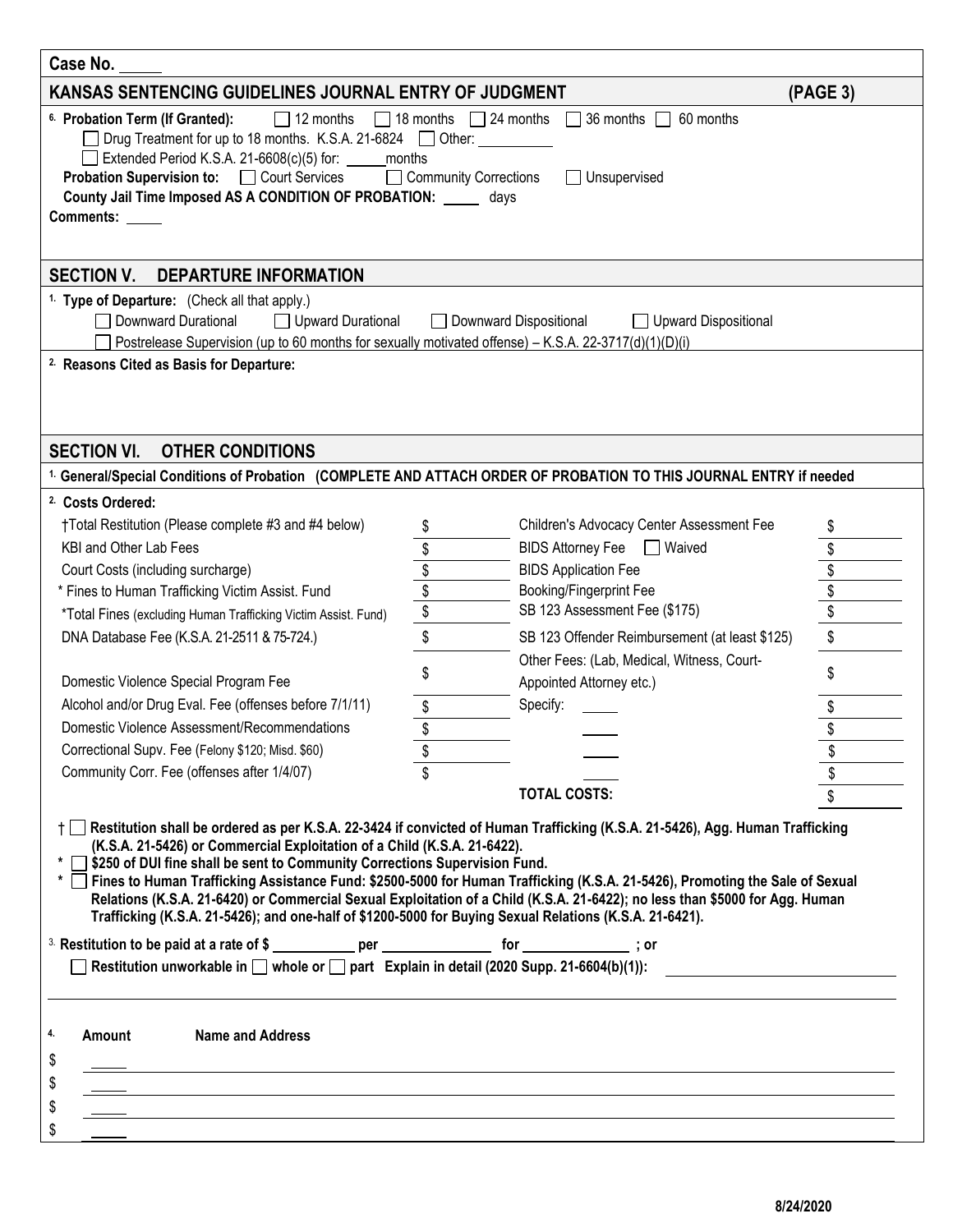| Case No.                                                                                                                                                                                                                                                                                            |                 |                    |                                                                          |  |            |      |  |  |      |                          |                      |                                                                                                                                                                                 |                |                                                                                                                                                        |            |  |                |                |            |                 |
|-----------------------------------------------------------------------------------------------------------------------------------------------------------------------------------------------------------------------------------------------------------------------------------------------------|-----------------|--------------------|--------------------------------------------------------------------------|--|------------|------|--|--|------|--------------------------|----------------------|---------------------------------------------------------------------------------------------------------------------------------------------------------------------------------|----------------|--------------------------------------------------------------------------------------------------------------------------------------------------------|------------|--|----------------|----------------|------------|-----------------|
|                                                                                                                                                                                                                                                                                                     |                 |                    |                                                                          |  |            |      |  |  |      |                          |                      | KANSAS SENTENCING GUIDELINES JOURNAL ENTRY OF JUDGMENT                                                                                                                          |                |                                                                                                                                                        |            |  |                | (PAGE 4)       |            |                 |
| <b>SECTION VII. RECAP OF SENTENCE</b>                                                                                                                                                                                                                                                               |                 |                    |                                                                          |  |            |      |  |  |      |                          |                      |                                                                                                                                                                                 |                |                                                                                                                                                        |            |  |                |                |            |                 |
| <sup>1.</sup> Sentence Imposed:                                                                                                                                                                                                                                                                     |                 |                    |                                                                          |  |            |      |  |  |      |                          |                      |                                                                                                                                                                                 |                |                                                                                                                                                        |            |  |                |                |            |                 |
|                                                                                                                                                                                                                                                                                                     |                 |                    | Total Prison Term (if sentence imposed is to prison): __________         |  |            |      |  |  |      |                          |                      |                                                                                                                                                                                 |                |                                                                                                                                                        |            |  |                |                |            |                 |
|                                                                                                                                                                                                                                                                                                     |                 |                    | Off Grid Term _____ + _____ months                                       |  |            |      |  |  |      |                          |                      |                                                                                                                                                                                 |                |                                                                                                                                                        |            |  |                |                |            |                 |
|                                                                                                                                                                                                                                                                                                     |                 |                    | Total County Jail Term: ____________                                     |  |            |      |  |  |      |                          |                      | □ Consecutive to Prison Term                                                                                                                                                    |                |                                                                                                                                                        |            |  |                |                |            |                 |
|                                                                                                                                                                                                                                                                                                     |                 |                    | Total Underlying Jail Term (if sentence imposed is probation):           |  |            |      |  |  |      |                          |                      |                                                                                                                                                                                 |                |                                                                                                                                                        |            |  |                |                |            |                 |
|                                                                                                                                                                                                                                                                                                     |                 |                    | Total Underlying Prison Term (if sentence imposed is probation): _____   |  |            |      |  |  |      |                          |                      |                                                                                                                                                                                 |                | For each count, the Court pronounced the complete sentence, including the maximum potential good time percentage. K.S.A. 21-6804(e)(2)                 |            |  |                |                |            |                 |
|                                                                                                                                                                                                                                                                                                     |                 | and 21-6805(c)(2). |                                                                          |  |            |      |  |  |      |                          |                      |                                                                                                                                                                                 |                |                                                                                                                                                        |            |  |                |                |            |                 |
| <sup>2.</sup> Postrelease Supervision Term: 12 months 24 months 36 months 6 60 months<br>Lifetime Postrelease (K.S.A. 22-3717(d)(1)(G)(i)) Lifetime Parole / Electronic Monitoring (K.S.A. 21-6604(r))<br>3. DUI Post-Imprisonment Supervision (12 months) C Court Services C Community Corrections |                 |                    |                                                                          |  |            |      |  |  |      |                          |                      |                                                                                                                                                                                 |                |                                                                                                                                                        |            |  |                |                |            |                 |
|                                                                                                                                                                                                                                                                                                     |                 |                    |                                                                          |  |            |      |  |  |      |                          |                      |                                                                                                                                                                                 |                | 4. Probation Term Imposed (select one): 212 months 18 months 24 months 36 months 60 months                                                             |            |  |                |                |            |                 |
|                                                                                                                                                                                                                                                                                                     |                 |                    | □ Drug Treatment for up to 18 months. K.S.A. 21-6824                     |  |            |      |  |  |      |                          |                      |                                                                                                                                                                                 |                |                                                                                                                                                        |            |  |                |                |            |                 |
|                                                                                                                                                                                                                                                                                                     |                 |                    | Extended Period K.S.A. 21-6608(c)(5) for: _______ months                 |  |            |      |  |  |      |                          |                      |                                                                                                                                                                                 |                |                                                                                                                                                        |            |  |                |                |            |                 |
|                                                                                                                                                                                                                                                                                                     |                 | Other:             |                                                                          |  |            |      |  |  |      |                          |                      |                                                                                                                                                                                 |                |                                                                                                                                                        |            |  |                |                |            |                 |
|                                                                                                                                                                                                                                                                                                     |                 |                    |                                                                          |  |            |      |  |  |      |                          |                      |                                                                                                                                                                                 |                | 5. Incarceration Credit: Enter dates (mm/dd/yy ONLY) and days of credit potentially for this case and check "A" if the days are awarded, or "N" if the |            |  |                |                |            |                 |
| days are not awarded by the court. (attach additional pages if necessary)<br>*Location                                                                                                                                                                                                              |                 | From:              |                                                                          |  | To:        |      |  |  |      | I⊟A                      |                      | *Location-                                                                                                                                                                      | From:          | To:                                                                                                                                                    |            |  | $\equiv$       |                | $\sqcap$ A | $\Box$ N        |
|                                                                                                                                                                                                                                                                                                     |                 |                    |                                                                          |  |            |      |  |  | Days |                          | $\square$ N          |                                                                                                                                                                                 |                |                                                                                                                                                        |            |  | $\equiv$       | Days           |            |                 |
| *Location                                                                                                                                                                                                                                                                                           |                 | From:              |                                                                          |  | To:        |      |  |  |      | Days $\Box$ A            | $\Box N$             | *Location-                                                                                                                                                                      | From:          | To:<br>To:                                                                                                                                             |            |  | $\equiv$       | Days           | ΠA<br>l A  | ΠN              |
| *Location<br>*Location                                                                                                                                                                                                                                                                              |                 | From:<br>From:     |                                                                          |  | To:<br>To: |      |  |  | Days | Days □A<br>$\sqsupset$ A | $\Box$ N<br>$\Box$ N | *Location-<br>*Location-                                                                                                                                                        | From:<br>From: | To:                                                                                                                                                    |            |  | $\equiv$       | Days           | A          | $\Box$ N<br>∩ N |
|                                                                                                                                                                                                                                                                                                     |                 |                    |                                                                          |  |            |      |  |  |      |                          |                      |                                                                                                                                                                                 |                |                                                                                                                                                        |            |  |                | Days           |            |                 |
|                                                                                                                                                                                                                                                                                                     |                 |                    |                                                                          |  |            |      |  |  |      |                          |                      | * Enter appropriate letters to indicate the type of location where credit may have been earned:<br>J=Jail TL=Treatment (Locked) TU=Treatment (Unlocked) RL=Residential (Locked) |                | RU=Residential (Unlocked) HA= House Arrest                                                                                                             |            |  |                |                |            |                 |
|                                                                                                                                                                                                                                                                                                     |                 |                    |                                                                          |  |            |      |  |  |      |                          |                      | Sentencing Date: Total number of days of credit actually awarded                                                                                                                |                | = Sentencing Begins Date: __                                                                                                                           |            |  |                |                |            |                 |
|                                                                                                                                                                                                                                                                                                     |                 |                    |                                                                          |  |            |      |  |  |      |                          |                      | 6. Prior Case(s) to Which the Current Sentence is to Run Concurrent or Consecutive:                                                                                             |                |                                                                                                                                                        |            |  |                |                |            |                 |
| Case No.                                                                                                                                                                                                                                                                                            |                 |                    |                                                                          |  |            | Misd |  |  |      | Felony                   |                      | County                                                                                                                                                                          |                | Concurrent                                                                                                                                             |            |  | Or Consecutive |                |            |                 |
| Case No.                                                                                                                                                                                                                                                                                            |                 |                    |                                                                          |  |            | Misd |  |  |      | Felony                   |                      | County                                                                                                                                                                          |                | Concurrent                                                                                                                                             |            |  | Or Consecutive |                |            |                 |
| Case No.                                                                                                                                                                                                                                                                                            |                 |                    |                                                                          |  |            | Misd |  |  |      | Felony                   |                      | County                                                                                                                                                                          |                |                                                                                                                                                        | Concurrent |  |                | Or Consecutive |            |                 |
| Case No.                                                                                                                                                                                                                                                                                            |                 |                    |                                                                          |  |            | Misd |  |  |      | Felony                   |                      | County                                                                                                                                                                          |                | Concurrent                                                                                                                                             |            |  | Or Consecutive |                |            |                 |
| Others:                                                                                                                                                                                                                                                                                             |                 |                    |                                                                          |  |            |      |  |  |      |                          |                      |                                                                                                                                                                                 |                |                                                                                                                                                        |            |  |                |                |            |                 |
| <sup>7.</sup> Miscellaneous Provisions:                                                                                                                                                                                                                                                             |                 |                    |                                                                          |  |            |      |  |  |      |                          |                      |                                                                                                                                                                                 |                |                                                                                                                                                        |            |  |                |                |            |                 |
|                                                                                                                                                                                                                                                                                                     |                 |                    |                                                                          |  |            |      |  |  |      |                          |                      |                                                                                                                                                                                 |                | Defendant informed of right to appeal within 14 days of this date. K.S.A. 22-3608(c). (Required by case law)                                           |            |  |                |                |            |                 |
|                                                                                                                                                                                                                                                                                                     |                 |                    | Defendant informed of potential rights of expungement. K.S.A. 21-6614(j) |  |            |      |  |  |      |                          |                      |                                                                                                                                                                                 |                |                                                                                                                                                        |            |  |                |                |            |                 |
|                                                                                                                                                                                                                                                                                                     |                 |                    |                                                                          |  |            |      |  |  |      |                          |                      |                                                                                                                                                                                 |                |                                                                                                                                                        |            |  |                |                |            |                 |
| Defendant informed of duty to register as an offender pursuant to the Kansas Offender Registration Act. K.S.A. 22-4904(a)(1).<br>(Please complete OFFENDER REGISTRATION SUPPLEMENT and attach it to the Journal Entry.)                                                                             |                 |                    |                                                                          |  |            |      |  |  |      |                          |                      |                                                                                                                                                                                 |                |                                                                                                                                                        |            |  |                |                |            |                 |
| Defendant must submit specimens of blood or an oral or other biological sample, if not previously submitted, pursuant to K.S.A. 21-2511(c).                                                                                                                                                         |                 |                    |                                                                          |  |            |      |  |  |      |                          |                      |                                                                                                                                                                                 |                |                                                                                                                                                        |            |  |                |                |            |                 |
| Defendant must obtain psychological evaluation and shall complete the recommended treatment pursuant to K.S.A. 22-3717(d)(1)(D)(iv).                                                                                                                                                                |                 |                    |                                                                          |  |            |      |  |  |      |                          |                      |                                                                                                                                                                                 |                |                                                                                                                                                        |            |  |                |                |            |                 |
| Defendant has been processed, fingerprinted and palmprinted. K.S.A. 21-2501(b)                                                                                                                                                                                                                      |                 |                    |                                                                          |  |            |      |  |  |      |                          |                      |                                                                                                                                                                                 |                |                                                                                                                                                        |            |  |                |                |            |                 |
| Court remands Defendant to custody of Sheriff to begin serving sentence.                                                                                                                                                                                                                            |                 |                    |                                                                          |  |            |      |  |  |      |                          |                      |                                                                                                                                                                                 |                |                                                                                                                                                        |            |  |                |                |            |                 |
| Court remands Defendant to custody of Sheriff to await transportation to the custody of the Secretary of Corrections.                                                                                                                                                                               |                 |                    |                                                                          |  |            |      |  |  |      |                          |                      |                                                                                                                                                                                 |                |                                                                                                                                                        |            |  |                |                |            |                 |
| Defendant to report to County Jail on the ____ day of _________, 20__ at _____ o'clock __] a.m. __] p.m. to start serving sentence.                                                                                                                                                                 |                 |                    |                                                                          |  |            |      |  |  |      |                          |                      |                                                                                                                                                                                 |                |                                                                                                                                                        |            |  |                |                |            |                 |
| House arrest is authorized for remaining ___________ days after Defendant completes mandatory __________ hours in the County Jail.                                                                                                                                                                  |                 |                    |                                                                          |  |            |      |  |  |      |                          |                      |                                                                                                                                                                                 |                |                                                                                                                                                        |            |  |                |                |            |                 |
| Work release recommended (if accepted, defendant is to abide by recommendations of the program).<br>Defendant's financial resources and burden imposed by payment of a fine considered by the court pursuant to K.S.A. 21-6612(c).                                                                  |                 |                    |                                                                          |  |            |      |  |  |      |                          |                      |                                                                                                                                                                                 |                |                                                                                                                                                        |            |  |                |                |            |                 |
| Defendant's financial resources and burden imposed by BIDS application and attorney fees considered by the court pursuant to K.S.A. 22-4513                                                                                                                                                         |                 |                    |                                                                          |  |            |      |  |  |      |                          |                      |                                                                                                                                                                                 |                |                                                                                                                                                        |            |  |                |                |            |                 |
| and State v. Robinson, 281 Kan. 538, 132 P.3d 934 (2006).                                                                                                                                                                                                                                           |                 |                    |                                                                          |  |            |      |  |  |      |                          |                      |                                                                                                                                                                                 |                |                                                                                                                                                        |            |  |                |                |            |                 |
| Defendant to undergo domestic violence assessment pursuant to K.S.A. 21-6604(p).                                                                                                                                                                                                                    |                 |                    |                                                                          |  |            |      |  |  |      |                          |                      |                                                                                                                                                                                 |                |                                                                                                                                                        |            |  |                |                |            |                 |
|                                                                                                                                                                                                                                                                                                     |                 |                    | Defendant advised of prohibition against firearms.                       |  |            |      |  |  |      |                          |                      |                                                                                                                                                                                 |                |                                                                                                                                                        |            |  |                |                |            |                 |
|                                                                                                                                                                                                                                                                                                     | Other Comments: |                    |                                                                          |  |            |      |  |  |      |                          |                      |                                                                                                                                                                                 |                |                                                                                                                                                        |            |  |                |                |            |                 |
|                                                                                                                                                                                                                                                                                                     |                 |                    |                                                                          |  |            |      |  |  |      |                          |                      |                                                                                                                                                                                 |                |                                                                                                                                                        |            |  |                |                |            |                 |